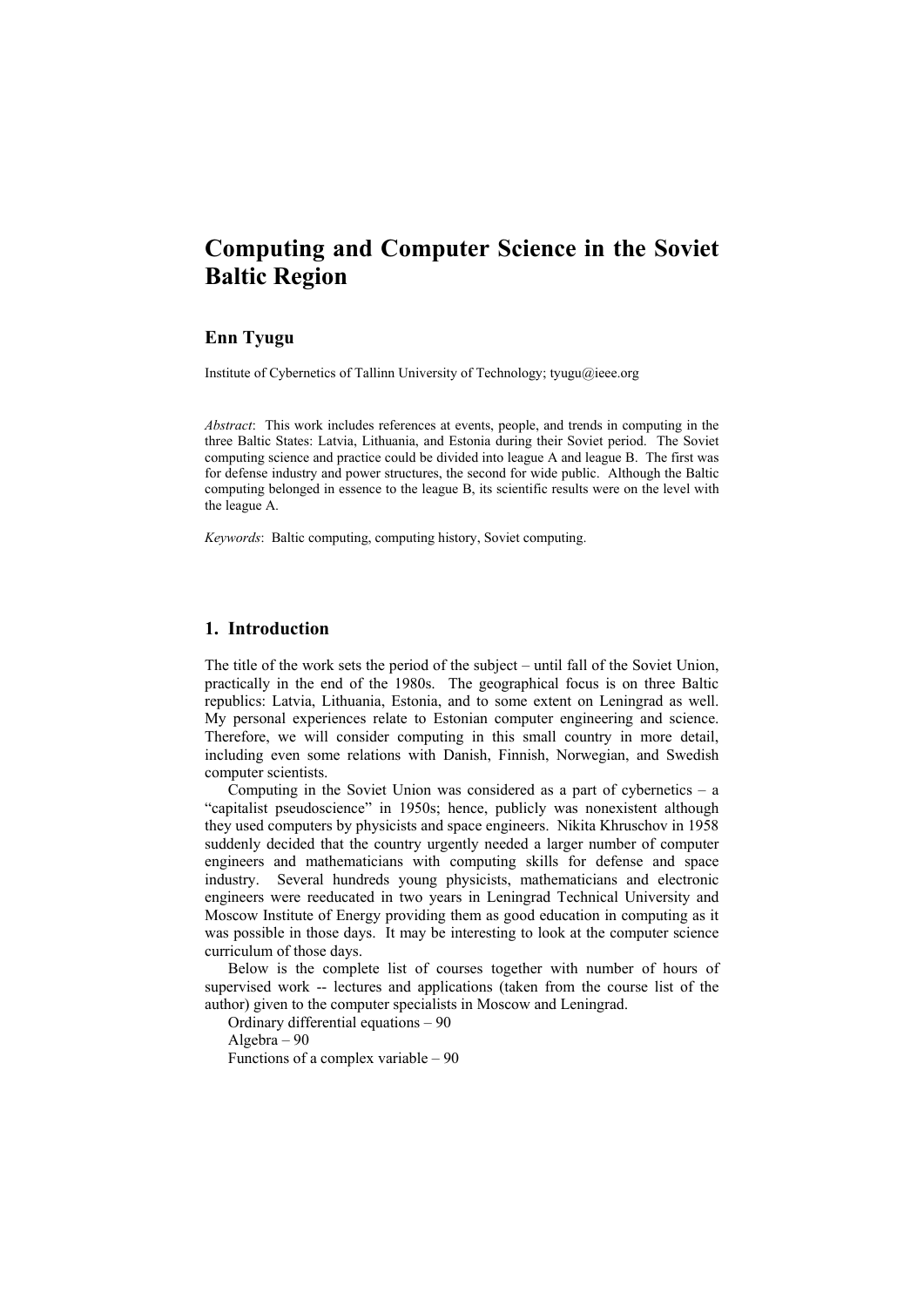32 *Enn Tyugu* 

Probability theory and statistics – 105 Partial differential equations – 30 Numeric methods – 60 Programming – 55 Control theory and tracking systems – 204 Semiconductors and magnetic elements – 60 Electronic devices – 150 Theory of electric circuits – 60 Arithmetic and logic of computers – 45 Theory and design of analog computers  $-90+180$ Theory and design of digital computers – 108+206

The last two courses included many hours of practical work (180 and 206 respectively). One can notice the absence of logic and discrete mathematics, although the curriculum was rather mathematically oriented. In addition, they only offered a single rather short course in programming. The education was strongly oriented at hardware design and applied mathematics, because they knew little about programming. The term "software" did not exist yet.

## **2. First Years of Baltic Computing**

Among the graduates of the classes given in Moscow and Leningrad were ten Estonians and even a larger number of Lithuanians who then returned to their countries. This was the first source of expertise in computing in the Soviet Baltic countries. Another input in this branch came from some enthusiastic mathematicians of Tartu University and Riga. At the end of the 1950s, Ülo Kaasik at the University of Tartu initiated mathematically oriented computer science education and its first graduates came in 1960. Leo Võhandu, who later moved to Tallinn Technical University, soon joined Ülo Kaasik in Tartu.

*Lithuanian* computing graduates from the Leningrad Technical University became the key players in a newly founded computer plant in Vilnius, and therefore they were not immediately visible in science. The computer plant, later known under the name "Sigma", became one of the major computing equipment producers for non-military computer systems. The Ruta 110 computer designed and produced in "Sigma" was widely used in the Soviet Union. There were two Lithuanian centers of computer science research – one in Vilnius and another in Kaunas. The leader of the center in Kaunas became Henrikas Pranevičius who graduated Kaunas Polytechnic Institute as a radio engineer in 1964. People know him for his works in formal methods and simulation applied to distributed systems. Albertas Caplinskas and Olegas Vasilecas worked in the field of knowledge-based software in Vilnius.

A *Latvian* young mathematician Janis Bardins from Riga was a graduate student of Boris Trakhtenbrot in Novosibirsk, a well-known expert in automata theory in the sixties. Barzdins became the leader of computer science in Latvia. Janis Barzdins obtained fundamental results in inductive inference, and later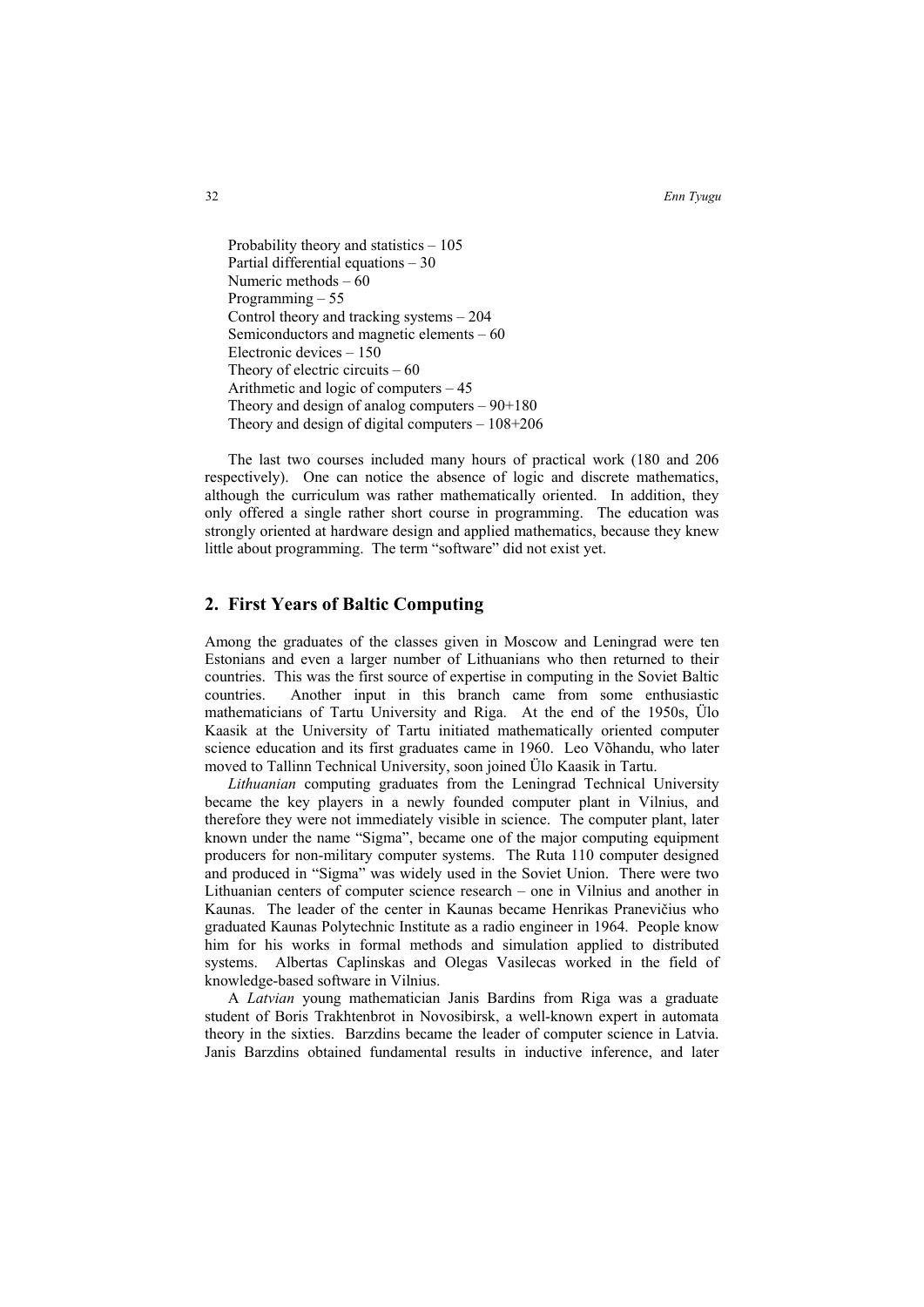applied his experiences in inductive program synthesis. Besides these works, they did more research on the border of logic and computing at the University of Latvia. An active group of researcher in computer science grew around Janis Barzdins, including I. Etmane, R. Freivalds and others. Their research focused on logic and included various methods of synthesis of programs. Another research direction in the University of Latvia was automatic test case generation (Janis Bicevskis, Audris Kalnins, Juris Borzovs). Interesting research was carried out in the Riga Technical University in the field of fuzzy sets (Janis Osis had spent a year with Zadeh at Berkeley University) and system analysis by means of topological models.

Early *Estonian* computing was influenced by the fact that Institute of Cybernetics was founded in Tallinn in 1960, primarily by initiative of Nikolai Alumäe, who needed computers for his research in dynamics of thin shells (submarine hulls). This institute was the place where they built the first digital computer M-3 in Estonia in 1960. Its original design had come from Minsk, but they improved it significantly by adding a core memory instead of a much slower magnetic drum. This increased the performance of the computer considerably. The Institute of Cybernetics became a leading research center in computer science and computer applications in the Soviet Baltic region.



Figure 1. STEM minicomputer in 1964.

The first minicomputer called STEM, see Figure 1, was designed and built very early in Estonia – in years 1962 – 1964 at the Electrotechnical Research Institute in Tallinn. It had 16-bit words, small core memory, large ROM, and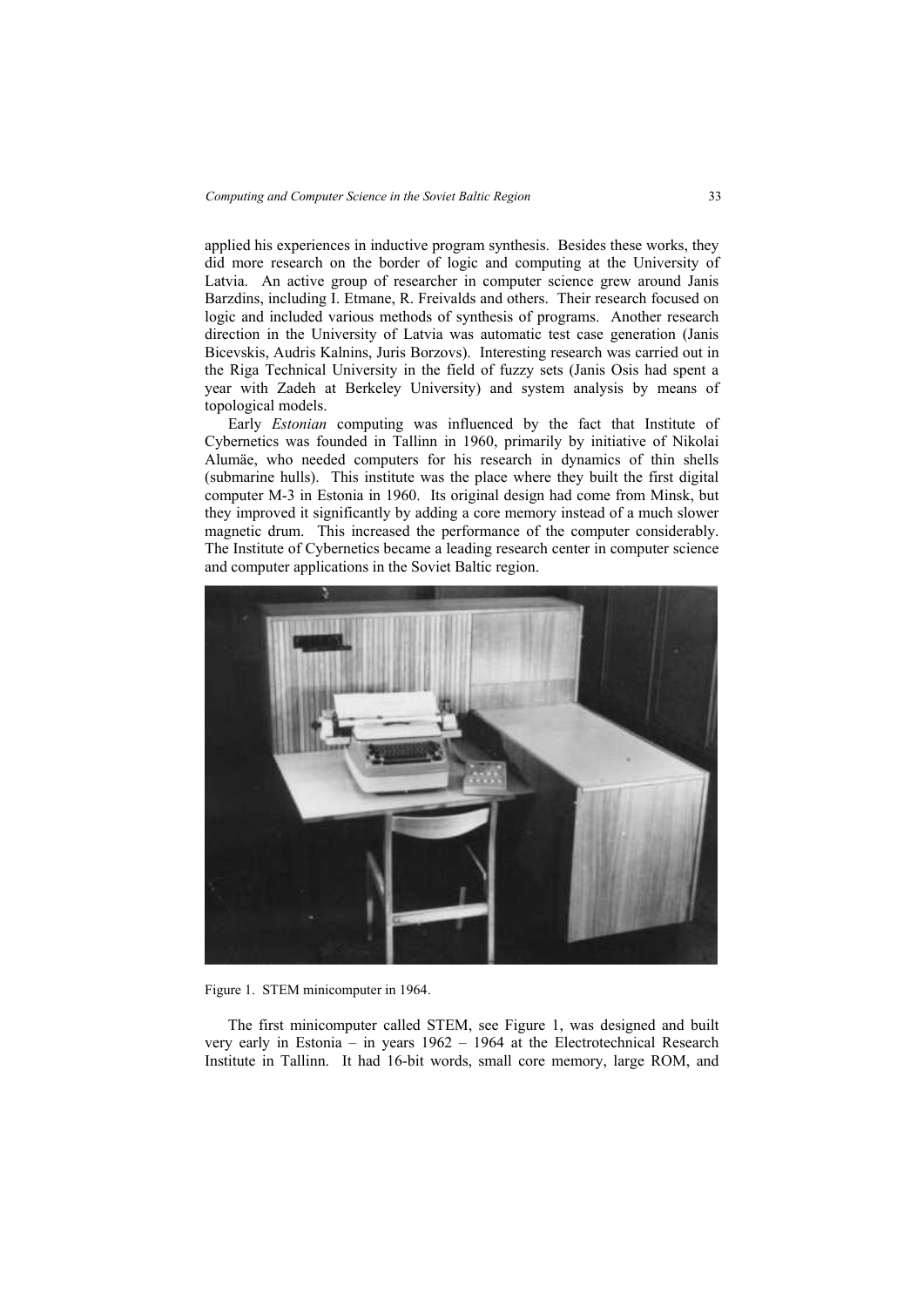interactive input-output through electric typewriter. This computer was unusually reliable for those days. They used it in a technology department of Putilov factory in Leningrad and not in a computing center, because it did not require technical support around the clock that was then a common requirement. They used STEM in Putilov factory for engineering calculations during many years. More computers of this kind, but on different component base they built them for other large plants in the Soviet Union.



Figure 2. The first analog computer built in Estonia.

Neither the M-3 nor the STEM were the first computers built in Estonia. The very first was an analog computer designed and built in 1959 by electrical engineers of the Tallinn Technical University for the purpose of modeling and simulation of large power networks. This computer appears in Figure 2.

## **3. Computer Science in Estonia**

Early research in computer science in Estonia was mainly in programming languages. This was language design and syntactic analysis. Malle Kotli developed a language called MALGOL (modular Algol) and it was widely used on popular Minsk computers. Mati Tombak became the leader of research in syntactic analysis, and he supervised a number of Ph.D. theses in this area. Success in syntactic approach inhibited deeper interest in semantics of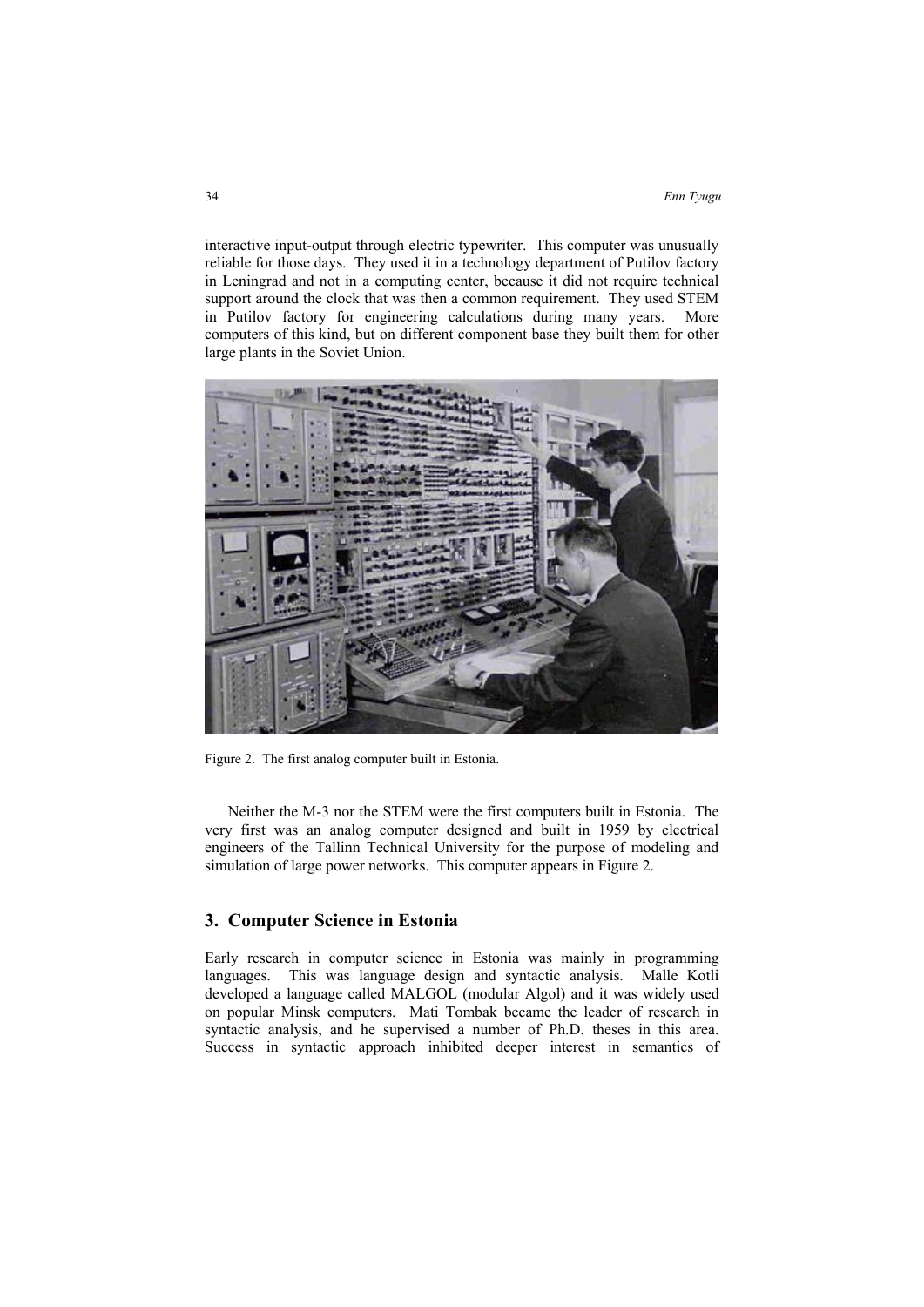computations for years. The situation changed in the end of the 1970s, when Merik Meriste and Jaan Penjam proposed new efficient methods of implementation of attribute semantics, and wider interest in automatic program construction appeared.

In the beginning of 1970s, Wilhelm Kracht introduced automata theory in his seminars to young scientists. Soon it gave output in the form of Ph.D. theses on decomposition of automata (Gabriel Jakobson, Andres Keevallik, Paul Leis). This research domain became practically widely recognized many years later, when fast computers and new challenges in chip design appeared. Many theses were written in the Institute of Cybernetics on the border between computer science, numeric methods and statistics. Leaders from the math side were Ivar Petersen and Sulev Ulm. A brief survey of research topics in 1970s and 1980s in Estonia is as follows.

- o Research in databases (Ain Isotamm, Anne Villems, Enn Tyugu, Ahto Kalja, Hele-Mai Haav).
- o Control theory and computer control (Ülle Kotta, Raul Tavast, Leo Mõtus).
- o Systolic algorithms and FFT (Ilmar Arro, Toomas Plaks).
- o Synthesis of programs (Enn Tõugu, Grigori Mints).
- o Attribute grammars (Jaan Penjam, Merik Meriste).
- o Expert systems and knowledge representation (Jaak Tepandi, Enn Tõugu, Mare Koit).
- o Logic, in particular, proof theory, realizability, model checking (Grigori Mints, Tanel Tammet, Sergei Tupailo).
- o Software environments (Boris Tamm, Jaan Pruuden, Mihail Matskin, Aleksander Shmundak).
- o Test generation (Raimund Ubar).

#### **4. Software Tools and Applications**

On the software side, the first remarkable result was the development of a language and environment SAP-2 for numeric control of machine tools in Estonia in the beginning of the 1960s. The system SAP-2 was introduced in the Soviet aviation industry and gave a good position for its main developer Boris Tamm in the Soviet computing. Another group of researchers (Enn Tyugu et al) developed and applied in industry a modular programming environment SMP in the end of 1960s. This became a starting point for research in software engineering here, because SMP supported a well-defined software technology and documentation. This research direction was continued by development of structural synthesis of programs and its implementation in several software tools (PRIZ, MicroPRIZ, NUT). They used these tools in the development of CAD/CAM applications. The first engineering applications were optimization programs for machine tools such as cutting conditions and processing time for the Putilov plant in Leningrad in the 1960s. They developed larger applications for Elektrosila plant in Leningrad and rocket engines plant in Dnepropetrovsk in the 1970s. They also developed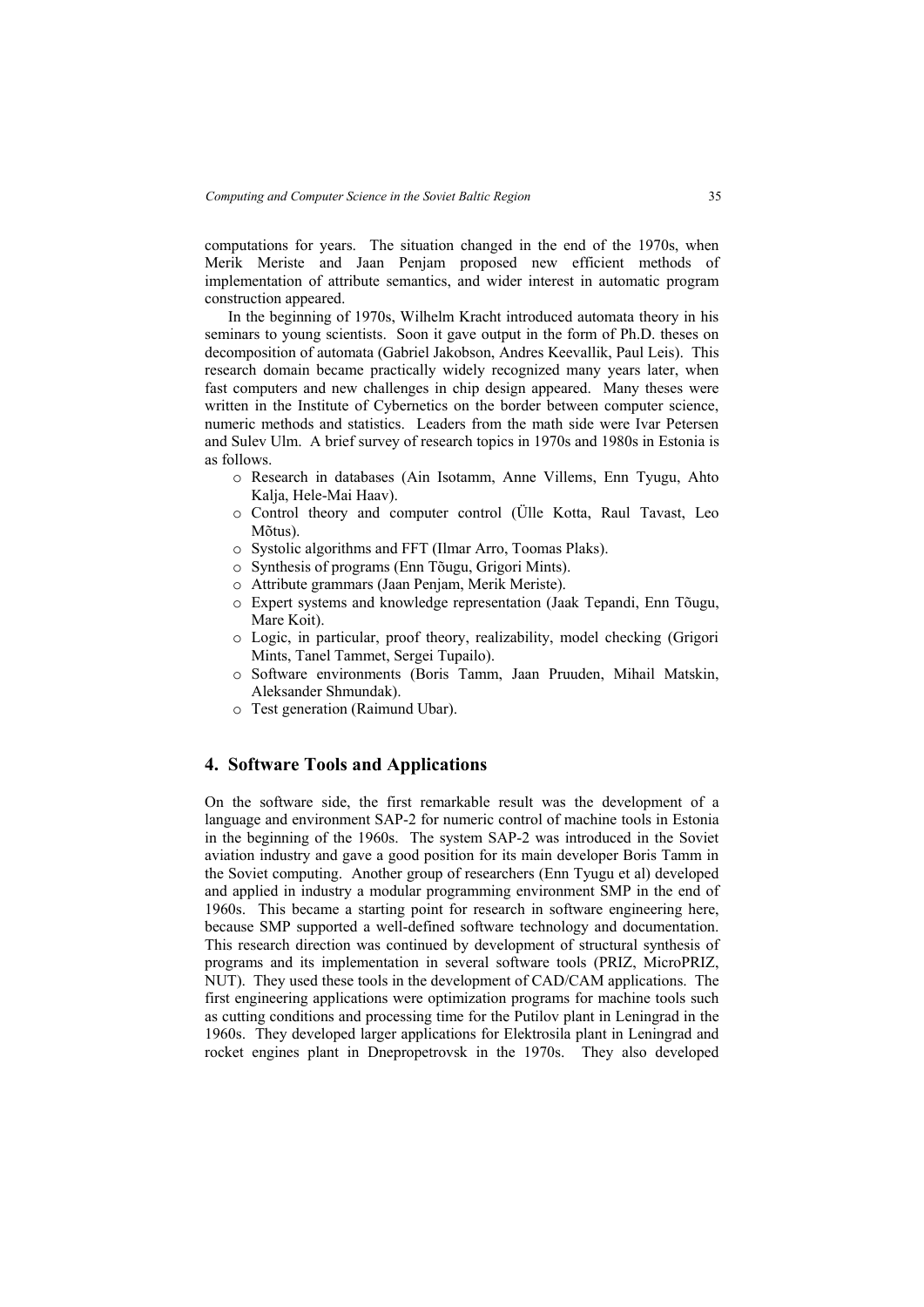numerous applications in power semiconductor design and technology for Tallinn Electrotechnical plant in the 1980s under supervision of Valeri Grigorenko.

On the data processing side, there was an information system project for a large wholesale warehouse of Estonian Consumers Cooperative Society (ETKVL) that was completed already in the 1960s. The ETKVL administration well supported this project and it attracted good software developers due to strong working conditions and salaries; it became a success case of a large information system development in the Soviet Union. Another long-lasting and quite successful information technology project in Estonia was computer control of chemical processes in the oil shale chemistry, done by researchers of the Institute of Cybernetics and supervised by Raul Tavast in 1970s.

#### **5. Computer Design Office**

An important milestone of computing in Estonia was founding of the Computer Design Office (EKTA) of the Institute of Cybernetics in 1976. It had been a dream of Harry Tani, an outstanding computer engineer, who became the director of research of EKTA. Due to his personal contacts with German engineers as well as with researchers in the Soviet Union, EKTA got advanced microprocessors and printed circuits technology, and it evolved into a leading center in design and application of microprocessor systems in the Soviet Union. The Computer Design office designed and manufactured a small number of personal computers "Juku" for Estonian schools in 1988. It was a dream that success of this project would have the influence on education in Estonia comparable to the publication of bible in the native language in the eighteenth century. Unfortunately, manufacturing of these computers in larger numbers was impossible because of shortage of reliable components and devices like disk drives in the Soviet Union.

#### **6. Computing in Leningrad**

Leningrad had strong computer science and engineering education in many universities. However, paradoxically, not too many widely known results in computer science came out. Probably, the main reason was the confidentiality of many works performed in military institutions of this city. This kind of institution was, for example, a Construction Bureau-2 (KB-2) of Electronic Technology headed by Philip Staros (Alfred Sarant), who developed the lightweight computers for space, and it was the first to develop pocket calculators in the Eastern Block in seventies. Still, we remember a number of very interesting and pleasant people from Leningrad closely related to Estonia. Svjatoslav Lavrov and Viktor Varshawski were most supportive to young Estonian researchers. A special relation was between the Institute of Cybernetics and Leningrad Division of Mathematical Institute of the Soviet Academy of Sciences (LOMI). A strict constructivist logician Nikolai Shanin and his group had a strong influence on Estonian computer science. The members of this group Sergei Maslov (proof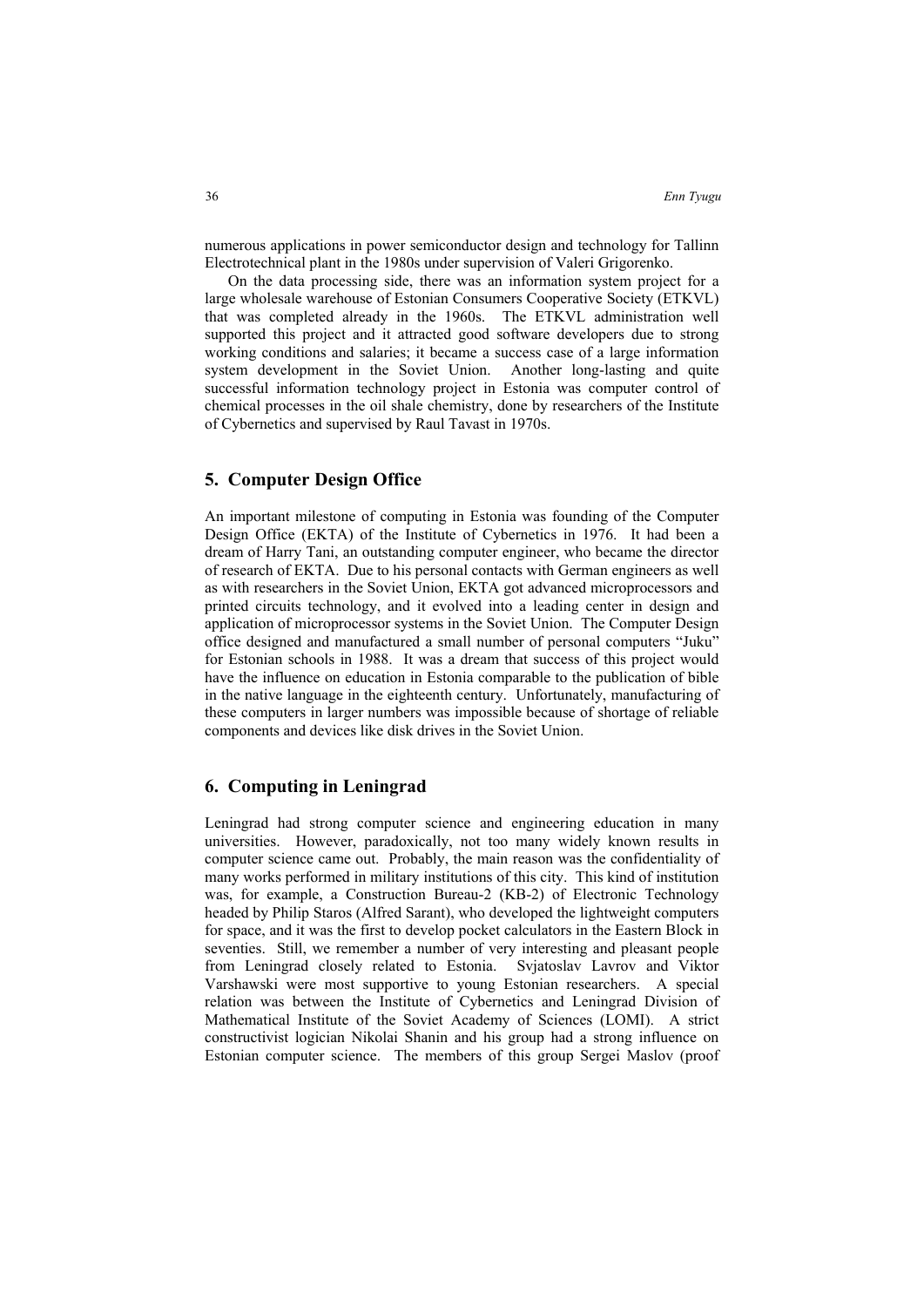theory), Anatol Slisenko (recursion theory), Grigori Mints (proof theory), Yuri Matijasevich (algebra and logic) have all strongly influenced Estonian theoretical computer scientists. Grigori Mints worked as a researcher in the Institute of Cybernetics for ten years before taking a position of professor at Stanford University in the USA.

## **7. Western Contacts**

Although Estonia was behind the iron curtain, the country had better scientific contacts with the West than most parts of the Soviet Union. There was a special agreement on scientific cooperation between the Soviet Union and Finland in the field of computer science. Estonian scientists mainly handled this without interference from Moscow, and beginning from 1988, it became an Estonian-Finnish agreement. Finnish scientists (Reino Kurki-Suonio, Markku Syrjänen, Hannu Jaakkola, Timo Järvi, Esko Ukkonen and many others) were frequent visitors to Estonia. Jaak Henno received a postdoc position with A. Salomaa's group in 1976; he worked on the complexity of multiplace functions and even published together with Salomaa. Good contacts were established with Denmark (Dines Björner) and Sweden (Bengt Nordström's group and Jan Smith in particular, Per Martin-Löf) in the 1980s. Eric Sandevall from Linköping sent a source code of Interlisp when it was a popular AI programming tool to the Institute of Cybernetics, and helped in this way the researchers in artificial intelligence to become a part of international AI community. Estonia became a meeting place of western and eastern computer scientists where they held numerous meetings because it was easily accessible from both sides, especially by ferry from Helsinki from the West.

### **8. Two Leagues of the Soviet Computing**

Speaking about the computer science in the context of the Soviet Union, one has to bear in mind that it had been from the very beginning closely related to the Soviet power structures (defense industry and military people). This continued even later when usage of data processing became widely available. Due to shortage of resources, the computing industry and science could be divided roughly into league A that had better resources (including practically unlimited number of people in the research groups) and served the power structures, and league B that had shortage of resources, but more openness and some freedom of research. Attributes of league A were computers M-20, BESM-4, BESM-6 and later Elbrus. League B had the popular Minsk computers, and from the end of the 1970s, also Rjad (in Russian ES) computers that were copied from the IBM 360/370 mainframes. (Computers mattered in those days, because software was very much dependent on a hardware platform.)

Estonian computer science belonged to the league B, especially; there was no BESM computer in Estonia except in some military institutions that were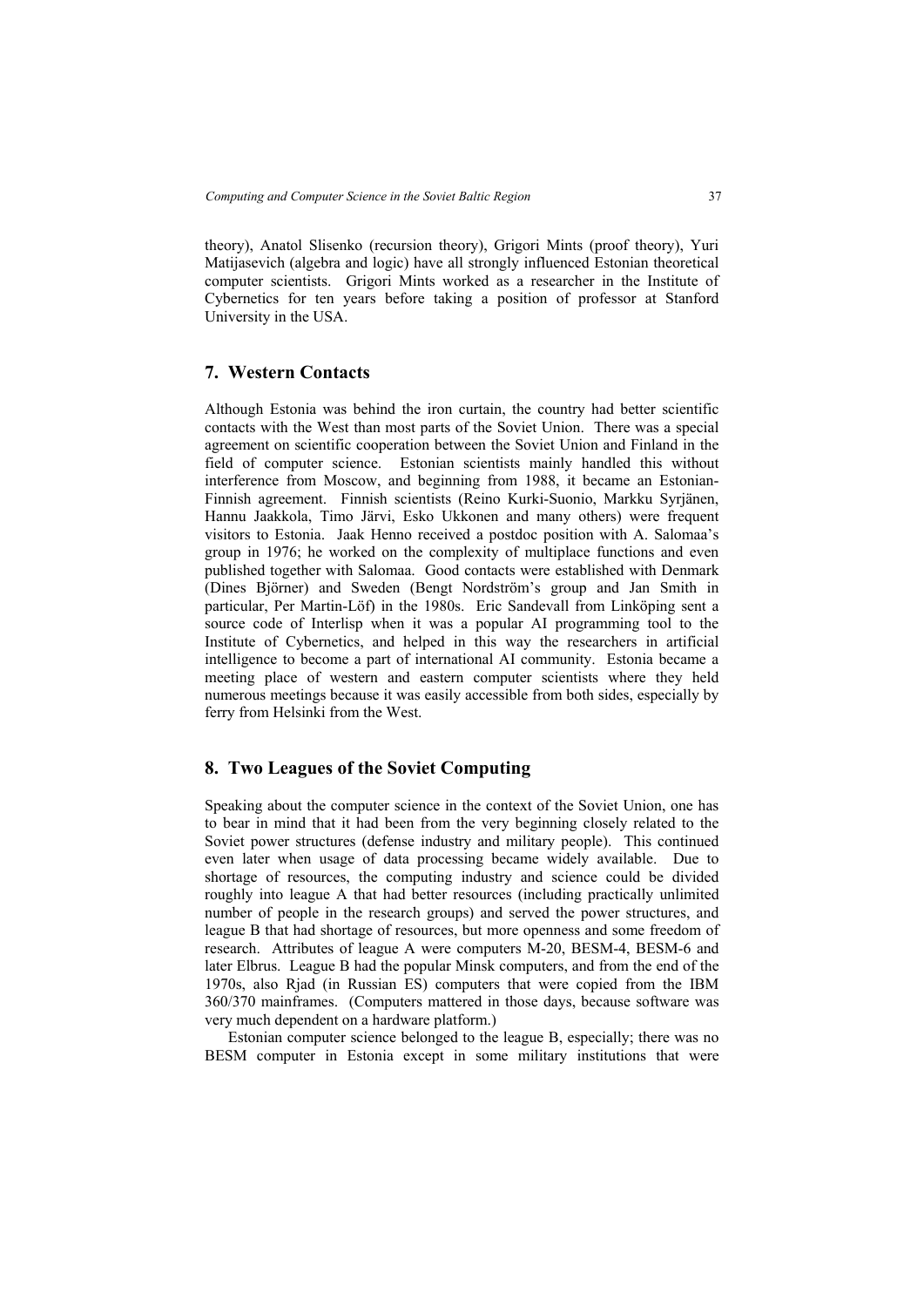completely closed to researchers. It seems now that this was a clever decision of the leaders of local institutes, in particular, of Boris Tamm and Nikolai Alumäe who were in the position of influencing the decision-making on high level. This gave more freedom in communication with West and more openness. However, already from the beginning of seventies, Estonian researchers established good contacts with the researchers from league A. This happened due to regular winter and summer schools organized in summer and winter resorts of Estonia jointly by universities and the Academy of Sciences with good programs and participation of research leaders of most of the league A groups. Finally, we started feeling like belonging to the league A, except that we did not have the right computers. Finally, they made a decision at the end of the 1970s that we should try to obtain a new Soviet supercomputer Elbrus-1. It happened that Elbrus-1 with serial number 10 was planned for delivery to the Institute of Cybernetics in 1979-1980. They also provided financing – almost 11 million rubles. Only the computer did not appear in time. It did not appear even a year later, and became operational only in 1987. Then we had already workstations that made simple arithmetic operations with short numbers faster than Elbrus-1 with its long words and very complex CPU.

## **9. The Start Project**

START was a large computer hardware and software project in the Soviet Union in the 1980s where Estonian researchers actively participated. This project was initiated by researchers from Moscow (Viktor Brjabrin), Novosibirsk (Vadim Kotov and Aleksandr Narinyani) and Tallinn (Enn Tyugu) as a late response to the Japanese Fifth Generation Computer Project. There had been some attempts to establish a cooperative fifth generation computer project in the Eastern Block as a response to the respective Japanese project. These attempts were not successful, and this gave an opportunity for the researchers with good contacts to Guri Marchuk (the Chairman of the State Committee for Science and Technology and President of the Academy of Sciences) to propose the project START. Its intent was a completely open (non-secret) virtual research enterprise, contrary to several other similar Soviet projects. The aim of the initiators of the project was obviously to get better resources for testing their ideas in computer architecture (Vadim Kotov), software (Viktor Brjabrin) and artificial intelligence (Aleksandr Narinyani, Enn Tyugu). Due to the direct support from the president of the Soviet Academy of Sciences, the project enjoyed good resources. A special issue of the *Communications of the ACM* [1] described the outcome of the project START. About thirty persons participated in the project from the Estonian side. The main results in Tallinn were a workstation PIRS with a 32-bit processor KRONOS (processor developed in Novosibirsk), including software of the workstation (C compiler, UNIX installation, and a windowing system) and an intelligent programming environment Nut written in C. Later on, the Nut system appeared on many workstations and PCs; they used it for the simulation of large projects such as hydraulic systems and the radar coverage of Estonia.